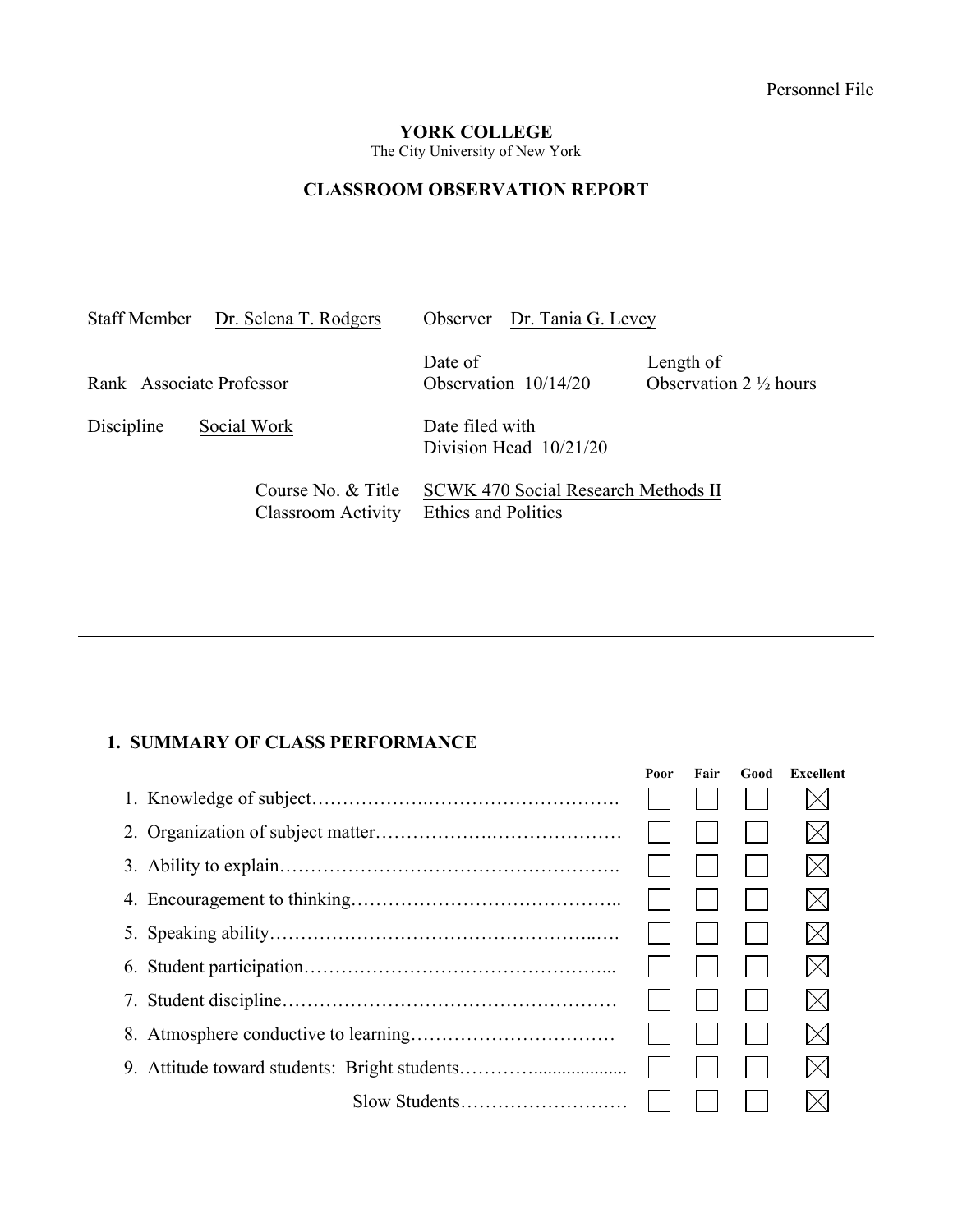#### II. ANALYSIS OF LECTURE

I observed a fully synchronous online class taught by Dr. Selena T. Rodgers. Social Research Methods II (SCWK 470) is the second course in a two-semester methods sequence required for undergraduate Social Work majors. The class met on the video conferencing program Zoom. Though I am a Sociology professor, there is considerable overlap with this course and the Research Methods course I teach for Anthropology, Political Science, and Sociology. We use the same required textbook by Earl Babbie and cover many of the same topics, such as Research Ethics and Politics, the topic for the class I observed.

Dr. Rodgers opened class by randomly dividing students into two "wellness" breakout rooms, where they were to enter words that represented their emotional states. I was assigned to group two. Though ultimately Dr. Rodgers was not able to create a word cloud from their responses due to technological issues, the exercise was successful in that students took a moment to consider their emotional states and gave them the opportunity to interact with their classmates. When students were brought back to the main room, they were reminded of resources available to help with issues related to COVID-19. Dr. Rodgers is currently conducting a study on the impact of COVID-19 on the CUNY community and thus uniquely situated to provide these resources. Dr. Rodgers then reminded students that they are to pass various modules designed from the required reading but also aligned with Social Work Program requirements. Students felt comfortable enough to share that it took them many tries to pass modules on certain areas, such as plagiarism.

Dr. Rodgers went beyond the material covered in the Babbie textbook to use real-world experiments to illustrate abstract concepts including respect and informed consent. Before class, students watched a documentary called *Three Identical Strangers* that follows triplets who were separated at birth and studied as they grew up. I had not thought about using this to illustrate informed consent. Besides the Nuremburg Trials, Stanley Milgram Experiments, and the Tearoom Trade, Dr. Rodgers talked in depth about other breaches in ethics such as Cold War experiments in St. Louis, Project Nim, and Henrietta Lacks. Other topics of discussion included the Belmont Report, informed consent, confidentiality and anonymity, protected populations, and risk.

Throughout the class, Dr. Rodgers made connections between the material and students' field placements and the Social Work profession, reminding students that research ethics has relevance for skills, field placement, and values. The relevance for research practice and research was shown through the National Association of Social Worker's Code of Ethics and the Council on Social Work Education's Nine Competencies. Through Zoom, Dr. Rodgers shared her screen and asked students to volunteer to read from PowerPoint slides. Dr. Rodgers always brought the discussion back to a guiding principle of Social Work: the right to self-determination. Dr. Rodgers connected their education to research, policy, and practice, reminding students of their ethical duty to move knowledge and practice forward. Given the difficulties students are going through, Dr. Rodgers instituted flexibility in due dates but also enforced final deadlines. The class concluded with students asking questions about the annotated bibliography assignment.

Dr. Rodgers clearly has considerable knowledge about the history of unethical studies and brought them to life by posting videos and working with the library to put more content online. Though Dr. Rodgers always stayed on the outline of the lesson, she adapted to questions and issues that interested students. For instance, experiments were often conducted on people of color, so she made connections to racism and lack of rights. To further illustrate ethics and politics in research, Dr. Rodgers shared personal research experiences, such as submitting a multi-campus project to multiple IRBs. Another experience involved Dr. Rodgers rejecting a possible participant due to the high possibility of risk. These experiences show the importance of having professors actively engaged in research, particularly those who teach lab and research methods courses.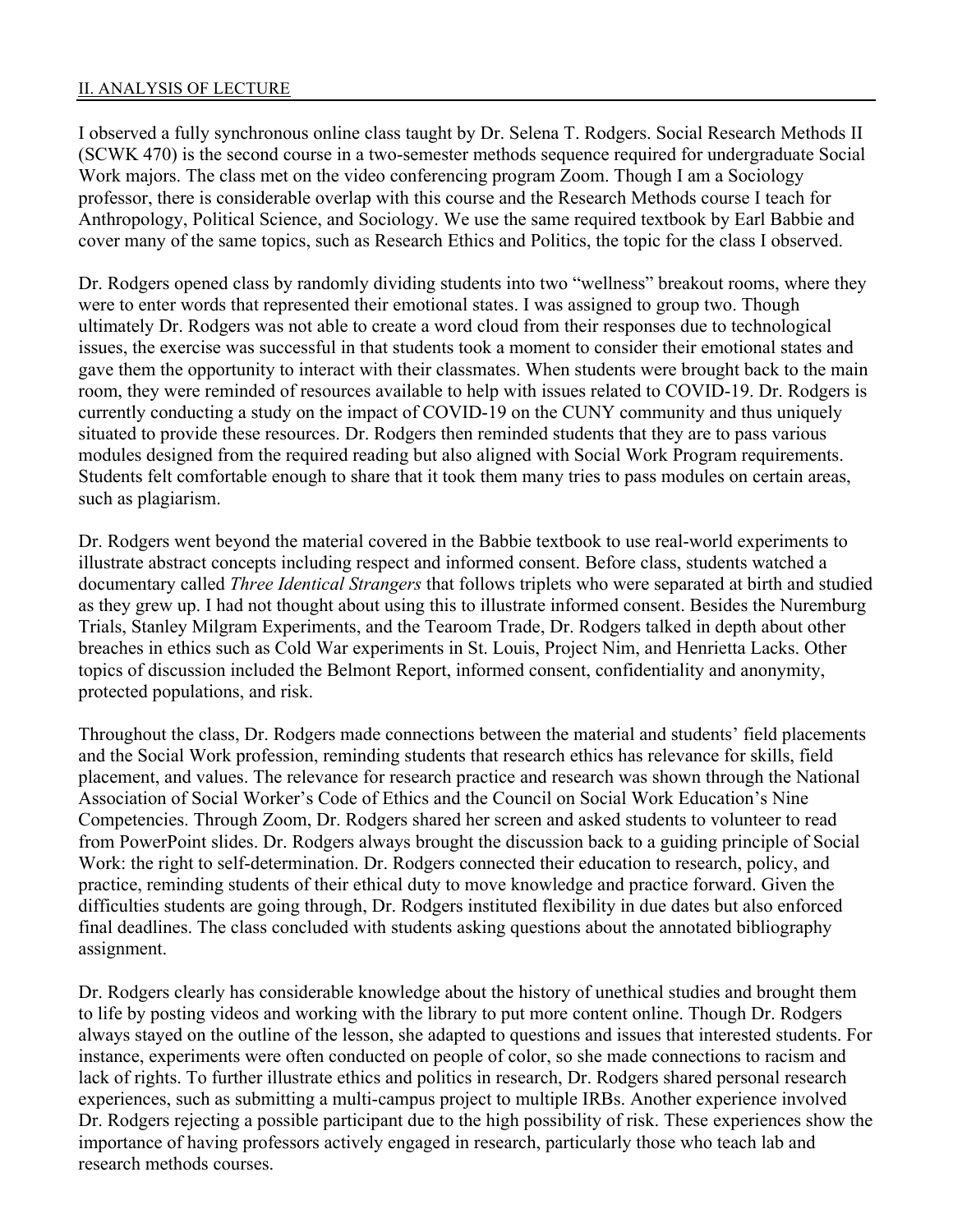I would describe Dr. Rodgers as extremely supportive of students during a difficult period in their lives (a pandemic) and under difficult teaching circumstances (fully online). Dr. Rodgers managed to create a warm and close feeling despite teaching a fully online course. It was apparent that students want to attend her class because even though it was a conversion day, attendance was high and one student even attended from her workplace. Students also wanted to go longer than the regular class time. Dr. Rodgers used the grid view so that she could see everyone's faces (only a few attended without video). Through her comments, it was apparent that she was looking at all their faces and noticing their level of engagement and understanding. In order to stay even more in touch with the class, something not easy to do on Zoom, Dr. Rodgers checked in with them often, not just to gauge if they understood the material but also to ask how they were feeling. She had excellent rapport with students. Dr. Rodgers is clearly liked and respected by her students despite having quite high academic standards.

Most of all, I want to talk about the relationship between Dr. Rogers and her students, or, I should say, her "scholars." Just by using this term, "scholars," Dr. Rodgers shows a profound respect for students enrolled in her class. It is empowering for students to think of themselves as scholars. This reminded me of liberatory pedagogies of thinkers such as educator and writer Paulo Freire, who advocated for less distinction between teachers and students, or student-teachers and teacher-students. Even more than Paulo Freire, I felt Dr. Rodgers' teaching exemplified the philosophy of professor, writer, and activist bell hooks. In *Engaged Pedagogy: A Transgressive Education for Critical Consciousness* (1998), bell hooks draws from the work of Paulo Freire but adds a more holistic approach, one in which education not only enriches students' minds, but also their bodies and spirits. The breakout groups at the beginning of class, Dr. Rodgers' rapport with students, and the resources offered to students to aid them through the pandemic all show that Dr. Rodgers does not simply strive to teach content, but aims to enrich students emotionally as well as intellectually. It occurred to me as the class progressed that Dr. Rodgers illustrated the theme of the class itself, ethics, in the way she exhibited a deep respect for the scholars in her class. I feel fortunate to have had the opportunity to observe her class.

- 1. Strengths: Knowledge of material, encouragement to thinking, attitude toward students
- 2. Suggestions: None
- 3. Overall performance as a college faculty member in terms of the professional standards of your discipline

Poor  $\Box$  Fair Good Excellent  $\boxtimes$ 

I have received a copy of this report.

Dr. Selena T. Rodgers Digitally signed by Dr. Selena T. Rodgers

Tama Leve

*Signature of observed staff member Signature of observer*